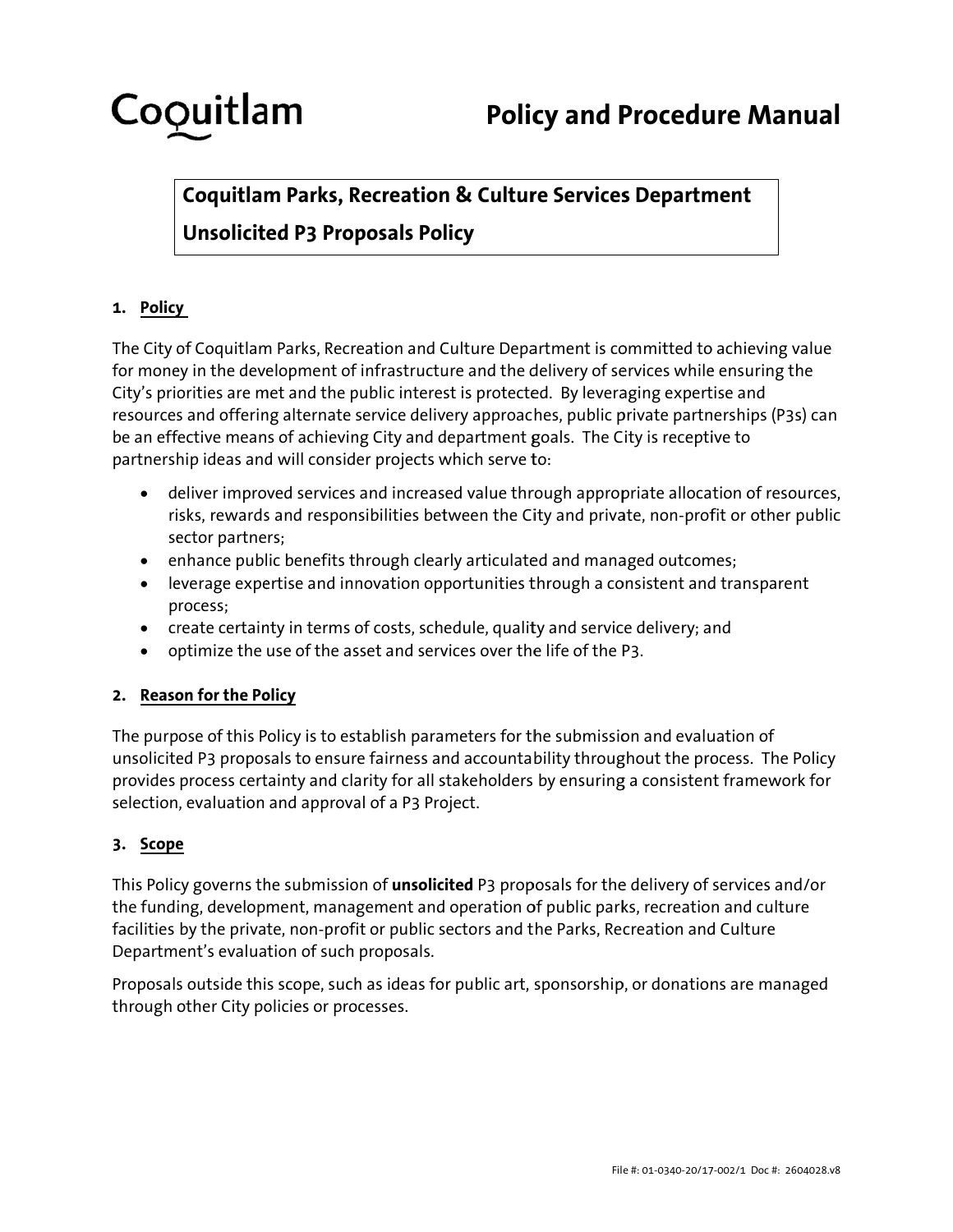#### **4. Definitions**

| <b>Public Private Partnership (P3):</b> | A legal, contractual agreement between the City of<br>Coquitlam and a private, non-profit, or public entity or<br>individual to assist in the delivery of services or the funding,<br>development, management and operation of public<br>facilities, where the risks, responsibilities and rewards are<br>shared by the partners. |
|-----------------------------------------|-----------------------------------------------------------------------------------------------------------------------------------------------------------------------------------------------------------------------------------------------------------------------------------------------------------------------------------|
| <b>Private Organization:</b>            | A sole proprietor, company or corporation in the pursuit of<br>business, the promotion or sale of products and/or services<br>for profit.                                                                                                                                                                                         |
| <b>Non-Profit Organization:</b>         | A membership group registered as a Society.                                                                                                                                                                                                                                                                                       |
| Proposer:                               | The private, non-profit or public sector entity or individual<br>who submits an Unsolicited Proposal.                                                                                                                                                                                                                             |
| Proponent:                              | The private, non-profit or public sector entity or individual<br>who submits an Unsolicited Proposal in response to a<br>formal City procurement process, such as a Request for<br>Expressions of Interest or Request for Proposals.                                                                                              |
| <b>Unsolicited Proposal:</b>            | In the absence of a formal request from the City, a proposal<br>initiated and submitted by a private, non-profit or public<br>sector entity or individual for consideration by the City.                                                                                                                                          |
| Letter of Intent (LOI):                 | The first step in an Unsolicited Proposal process: a brief and<br>concise document that describes the partnership idea and<br>relevant information about the Proposer.                                                                                                                                                            |
| <b>Formal Business Proposal:</b>        | The Proposal submitted by a private, non-profit or public<br>sector entity or individual upon the City granting<br>preliminary approval of the partnership idea.                                                                                                                                                                  |

#### **5. Guiding Principles**

The following principles guide the Department's consideration and selection of all P3 projects and inform the criteria for decision-making:

5.1 The project will provide tangible benefits to the community, which may include:

- Access to new facilities with state-of-the art design and features
- Increased, unique or innovative program and service opportunities that reflect the PRC Master Plan priorities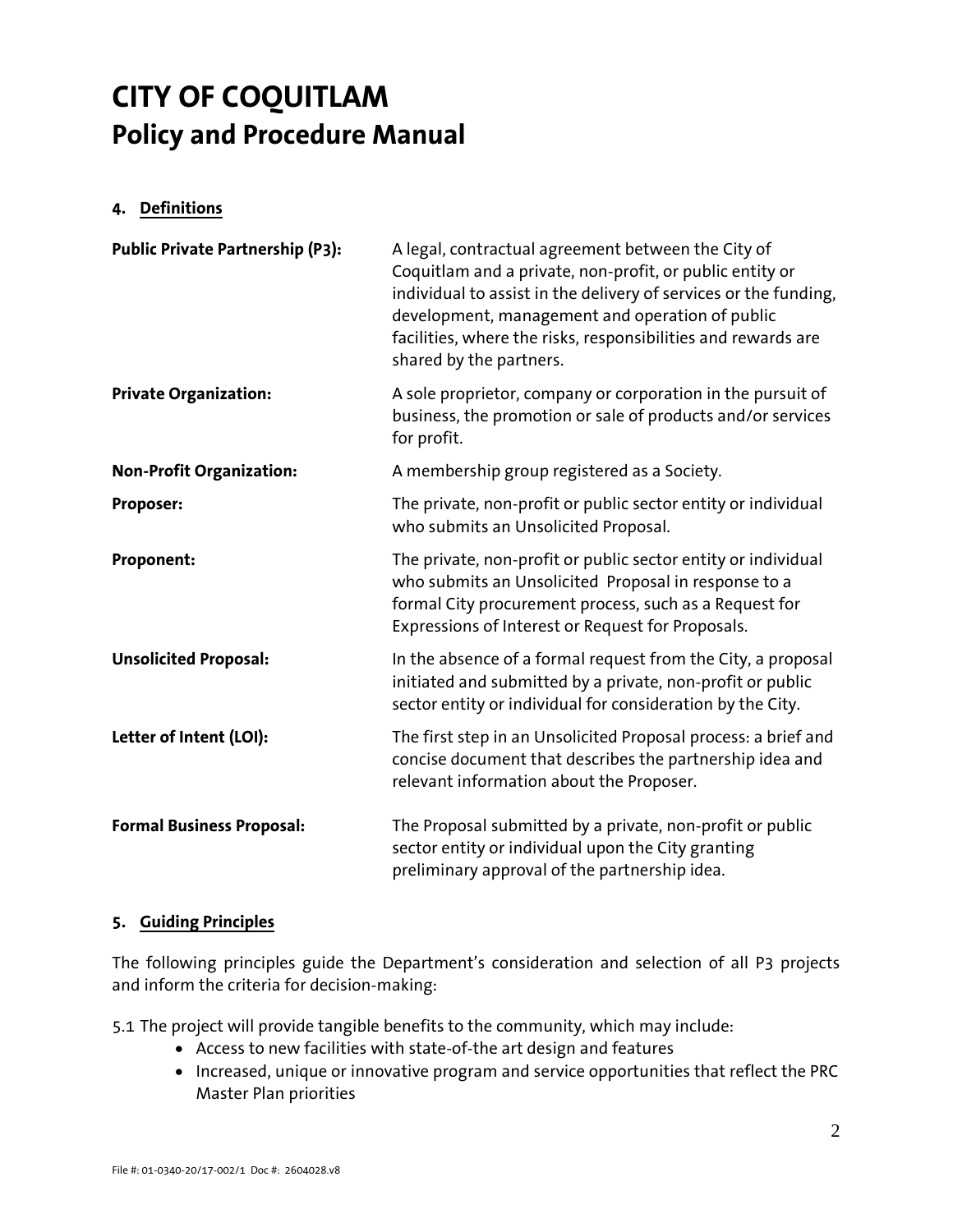- Reduced resident tax impact
- 5.2 The project will protect the public interest through quality assurance in:
	- Program and service delivery
	- Affordability and public access
	- Health and safety standards
	- Staff training and development
	- Risk management
- 5.3 The project will align with and advance the goals of the City, providing both tangible and intangible benefits, which may include:
	- Delivery of significant capital projects in a timely manner
	- Access to specialized skills, expertise, and innovations
	- Increased revenue and/or reduced operating costs with reallocation of City funds to other departmental core services
	- Shared, and possibly reduced, risks and responsibility in infrastructure development and management
	- Increased efficiency and effectiveness in service delivery
	- Economic development and local employment
- 5.4 The P3 evaluation process will be transparent and accountable through:
	- In-depth cost/benefit analysis of Unsolicited Proposals
	- Thorough assessment of risks and risk management processes
	- Careful scrutiny of Proposers to ensure the best value is afforded to the City and community

#### **6. Process**

While the City of Coquitlam encourages new ideas and innovative approaches to service delivery and infrastructure development, all Unsolicited Proposals will be evaluated through a consistent and accountable process. The feasibility and potential benefits of the partnership idea will be carefully assessed and if deemed to have merit, must be approved by the appropriate authority in order for the City to proceed with entering into a P3 arrangement. All Unsolicited Proposals will be considered by staff and evaluated based on the criteria detailed in this Policy.

#### **6.1 Unsolicited Proposals Review Process**

The process for an Unsolicited Proposal differs from that of a City solicited project primarily in terms of the origin of the partnership idea and its initial submission and review.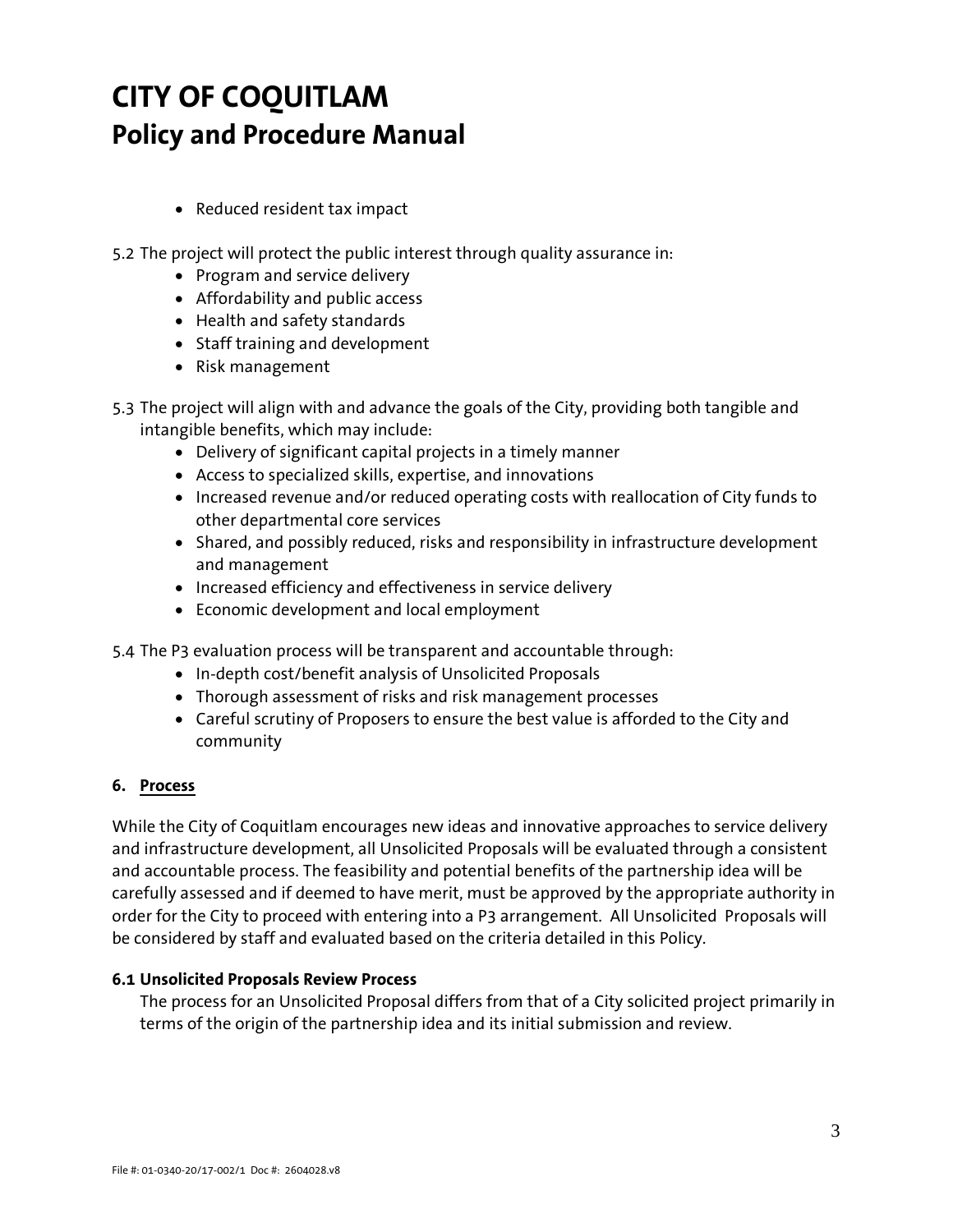The following steps and mechanisms by which the City considers Unsolicited P3 Proposals (details in Appendix 1):

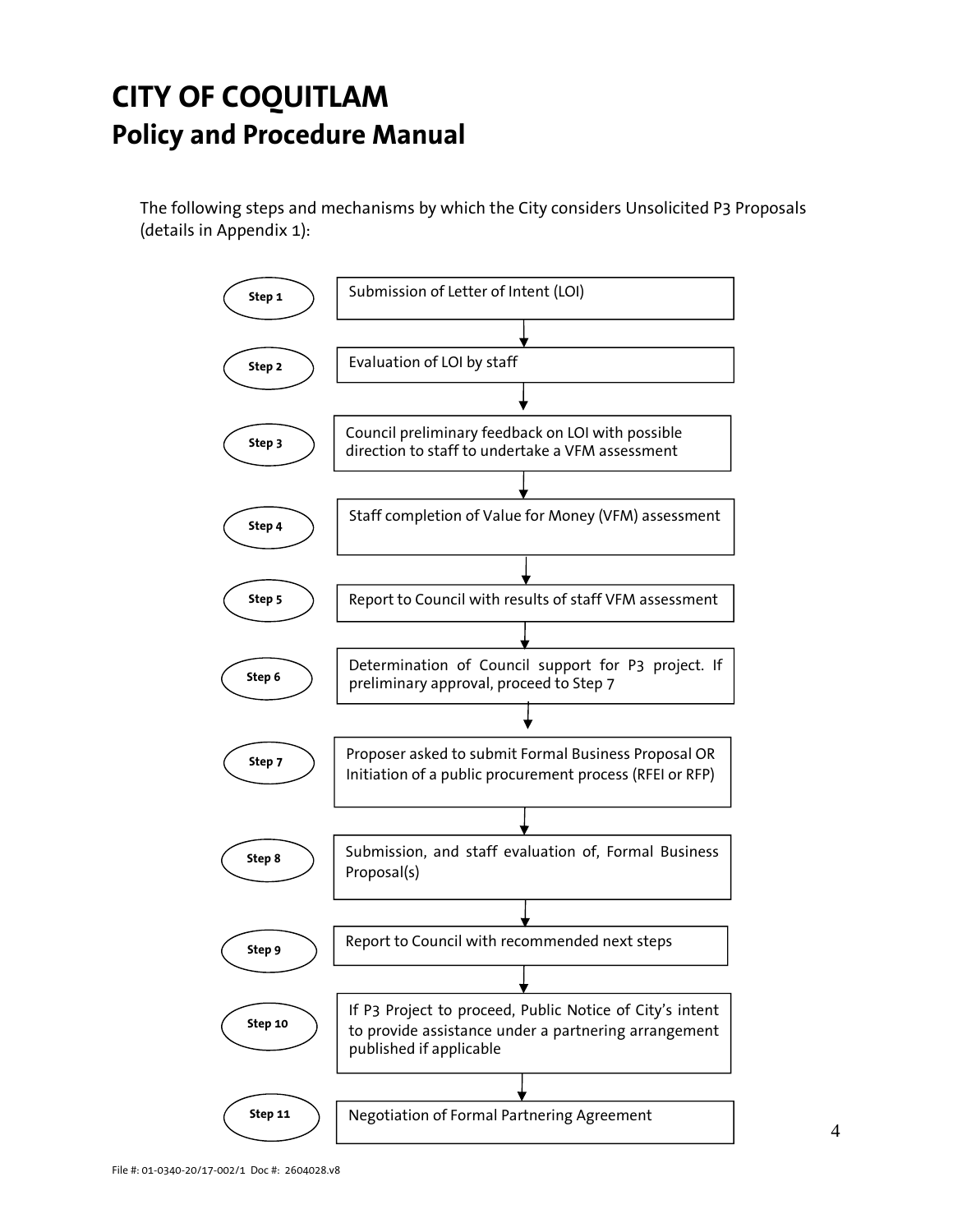#### **6.2 Required Information**

The process requires a two-part proposal that consists of an initial Letter of Intent and a subsequent Formal Business Proposal. As specified in **Appendices 2 and 3**, the Letter of Intent and the Formal Business Proposal shall each contain specified information on the Proposer's qualifications and experience, project characteristics, project financing, and project benefit, value and compatibility with City needs and priorities.

#### **NOTE:**

*Unsolicited Proposals received which do not contain sufficient detail and are merely requesting negotiation of the details of an arrangement will not be considered.* 

#### **6.3 Challenge Process**

Transparency and value for money are underlying principles of this Policy. The City reserves the right to undertake a public procurement process (e.g. Request for Expressions of Interest or Request for Proposals) with respect to P3 projects approved-in-principle by Council. In such cases, the City will release a RFEI or RFP inviting others to submit proposals in response to the potential partnership opportunity (Step 7).

In certain instances the City may determine that a public procurement process is not necessary. This could be due to the uniqueness of the opportunity and the nature of the partnership, and evidence that the arrangement will provide good value for money. Where applicable, the City will be required to publish its intention to enter into a P3 prior to doing so, as per the requirements of the *Community Charter.* The notice will include the name of the recipient and the nature, term and extent of the proposed assistance being provided as part of the partnering arrangement.

#### **6.4 Evaluation Criteria**

The Letter of Intent, and subsequent Formal Business Proposal (if applicable) submitted by a Proponent during the Challenge Process noted above, will be evaluated using the following criteria and any additional criteria specified in a public procurement process document:

- Does the proposed project address a community need or service gap and is the project consistent with City's capital priorities, Strategic Plan and the PRC Master Plan?
- Does the proposed project serve more than one target group and encourage multipurpose uses?
- Does the proposed project address the public's interests in regard to access, affordability, customer service, hours of operation and variety of programming?
- What is the level of support and/or likelihood of support for the partnership from the community and proposed users of the service or project proposed?
- Does the proposed project clearly designate the roles, responsibilities, risks and rewards of/for each partner?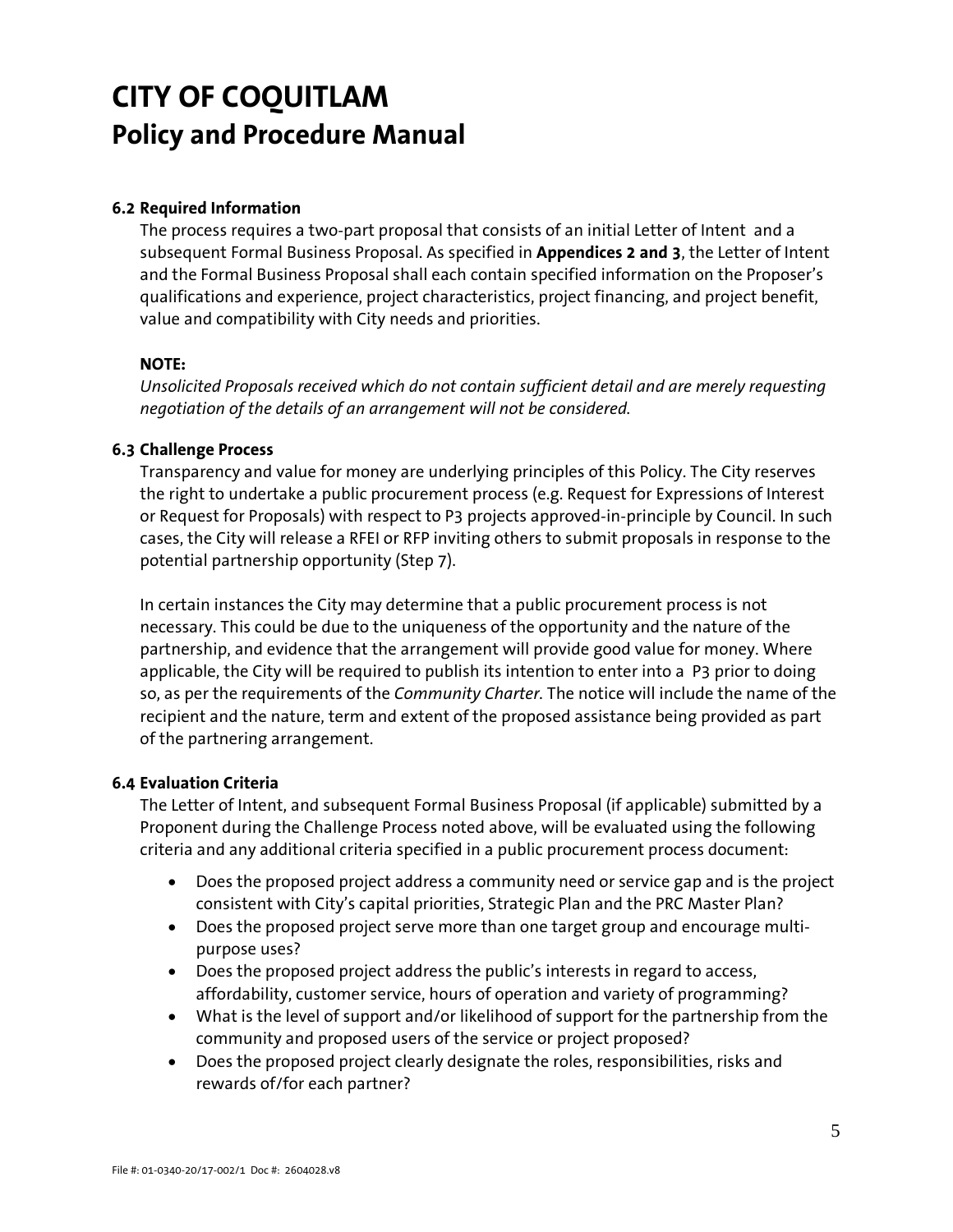- What are the anticipated short and long-term costs to the City in resources, including workload and capital and/or operating and maintenance budget impacts?
- Is the project economically sustainable and have the costs been systematically analyzed?
- Are the level of entitlements and rights of the Proposer supported by economic value consistent with such partner's contribution to the partnership in resources and risks?
- Does the proposed project include a level of quality consistent with standards established by the City for projects of a similar nature?
- Can the output of the service be measured and valued in a manner that allows the City to easily determine compliance with the purpose and terms of the partnership?
- Is the Proposer qualified to carry out the proposed project?
- Does the City have the capacity to effectively oversee the partnership, including design and construction of the project and on-going activities of the partnership?

### **6.5 City's Right to Withdraw from Process**

The City reserves the right to withdraw from the process and terminate any further discussions without any compensation to the Proposer or any related consultants, companies, individuals, agencies, vendors, etc. for any time or costs incurred.

### **6.6 Disclosure of Information and** *Freedom of Information and Protection of Privacy Act*

The City is subject to the Provincial *Freedom of Information and Protection of Privacy Act*. Most information submitted to the City in connection with transaction of official business is public information subject to disclosure upon written request. All information provided to the City will be handled in accordance with the Act and the requirements of the Act while in the City's possession. All documents submitted by a Proposer should be regarded as public records and subject to disclosure, unless the information is accepted from the requirements of the Act (i.e. trade secrets and propriety information).

Proposers are encouraged to submit trade secrets, financial records and propriety or other confidential information which may be exempt from disclosure under the *Freedom of Information and Protection of Privacy Act* enclosed in a separate, sealed envelope marked "confidential".

### **6.7 Evaluation of the Partnership**

Monitoring of the partnership will be ongoing with regular evaluations based on the following criteria:

- 1. Alignment with the City
	- The partnership is consistent with current City goals, priorities and plans;
	- The facility/service/partner organization has a good reputation in the community;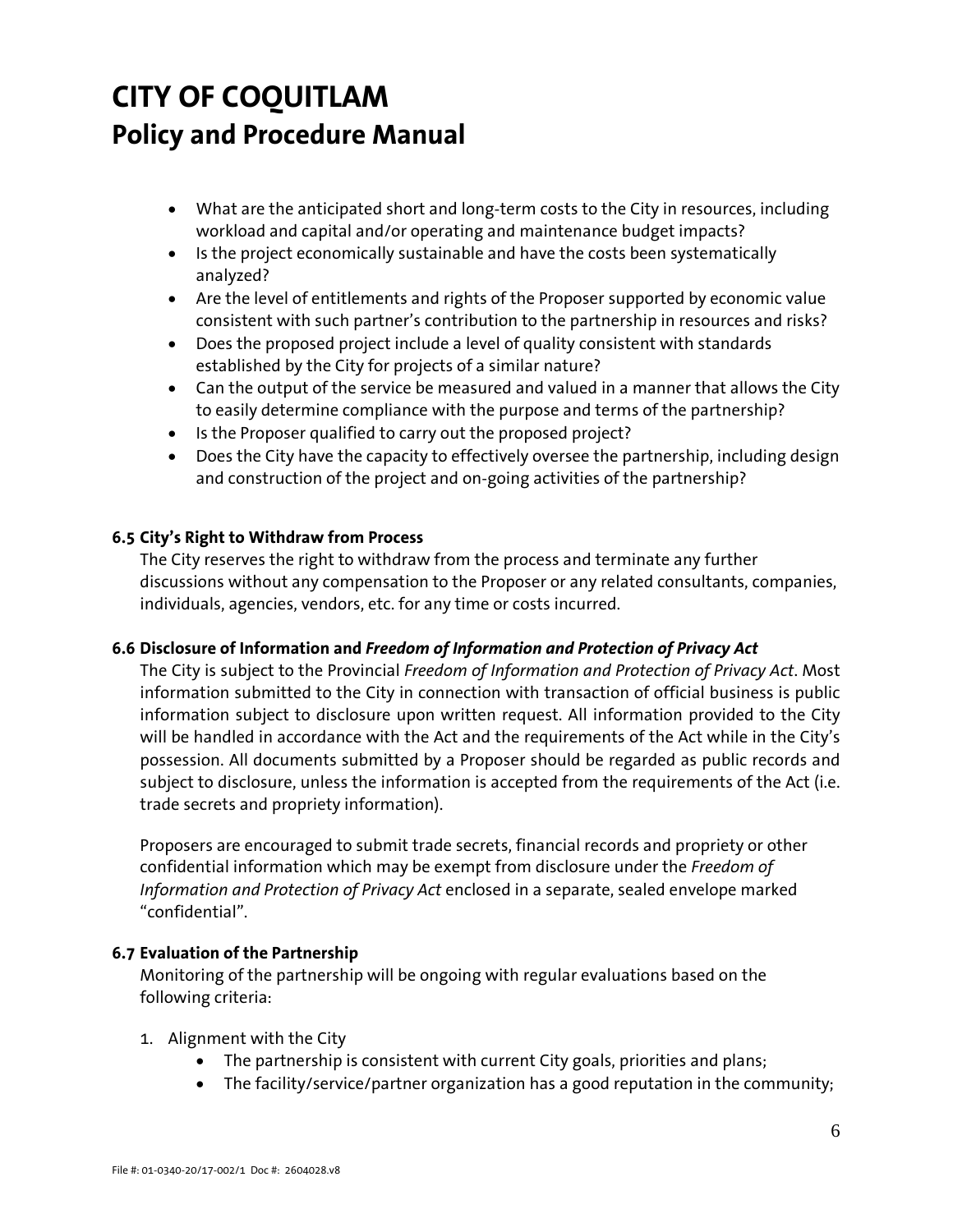- There is a positive working relationship between the partner organization and the City.
- 2. Management and/or Governance
	- The partner organization is in good standing, in compliance with its Constitution and Bylaws, if applicable, and all legal requirements;
	- The organization has developed and implemented key policies based on best practices;
	- The Board and Managers have the skills and capacity to lead effectively.
- 3. Operation
	- The partner organization exhibits good financial planning showing operating and capital reserves for future sustainability;
	- The organization complies with the partnership agreement;
	- The organization has proven its ability to identify and solve problems effectively;
	- The facilities are well maintained and operated.
- 4. Outcomes
	- The partner organization sets, meets, and reports on annual goals which may relate to participation and access, staff development, service delivery, operational systems, revenue, and other key indicators and targets identified in the business plan.

#### **7. Authority**

Authority for this Policy was granted by the City of Coquitlam Council on December 4, 2017.

#### **8. Effective Date**

December 4, 2017.

#### **9. Review**

This policy shall be reviewed as required in response to developments in information technologies, legal instruments, and City of Coquitlam administrative practices.

#### **10. Approval History**

| Date Approved/Revised | <b>Approved By</b> | Resolution Number |
|-----------------------|--------------------|-------------------|
| December 4, 2017      | City Council       | 625               |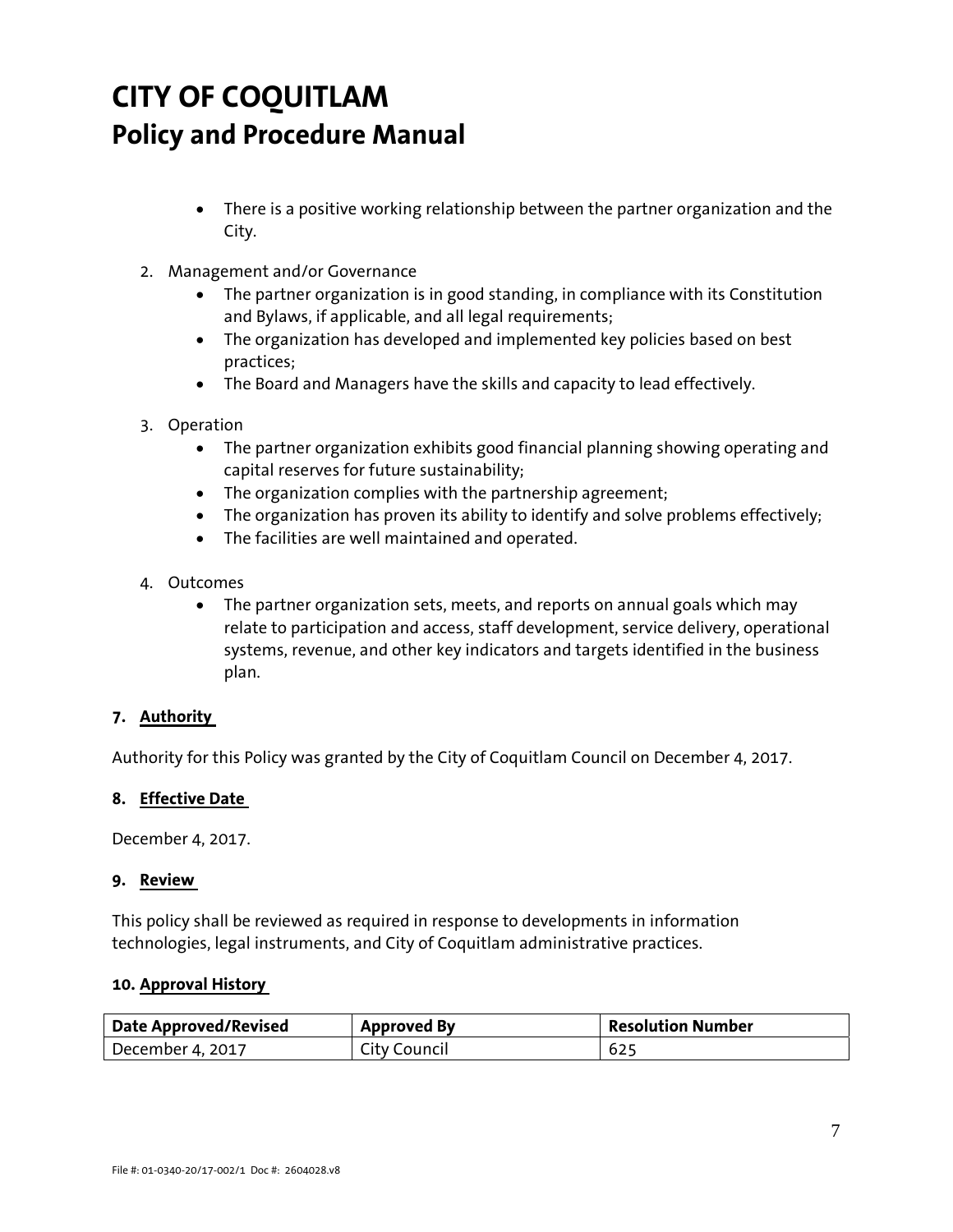### **11. Other Related Policies or Procedures**

City of Coquitlam *Procurement Guidelines*

### **12. Policy Status**

This policy is:

- $\checkmark$  Available on request to the public
- $\Box$  Not available on request to the public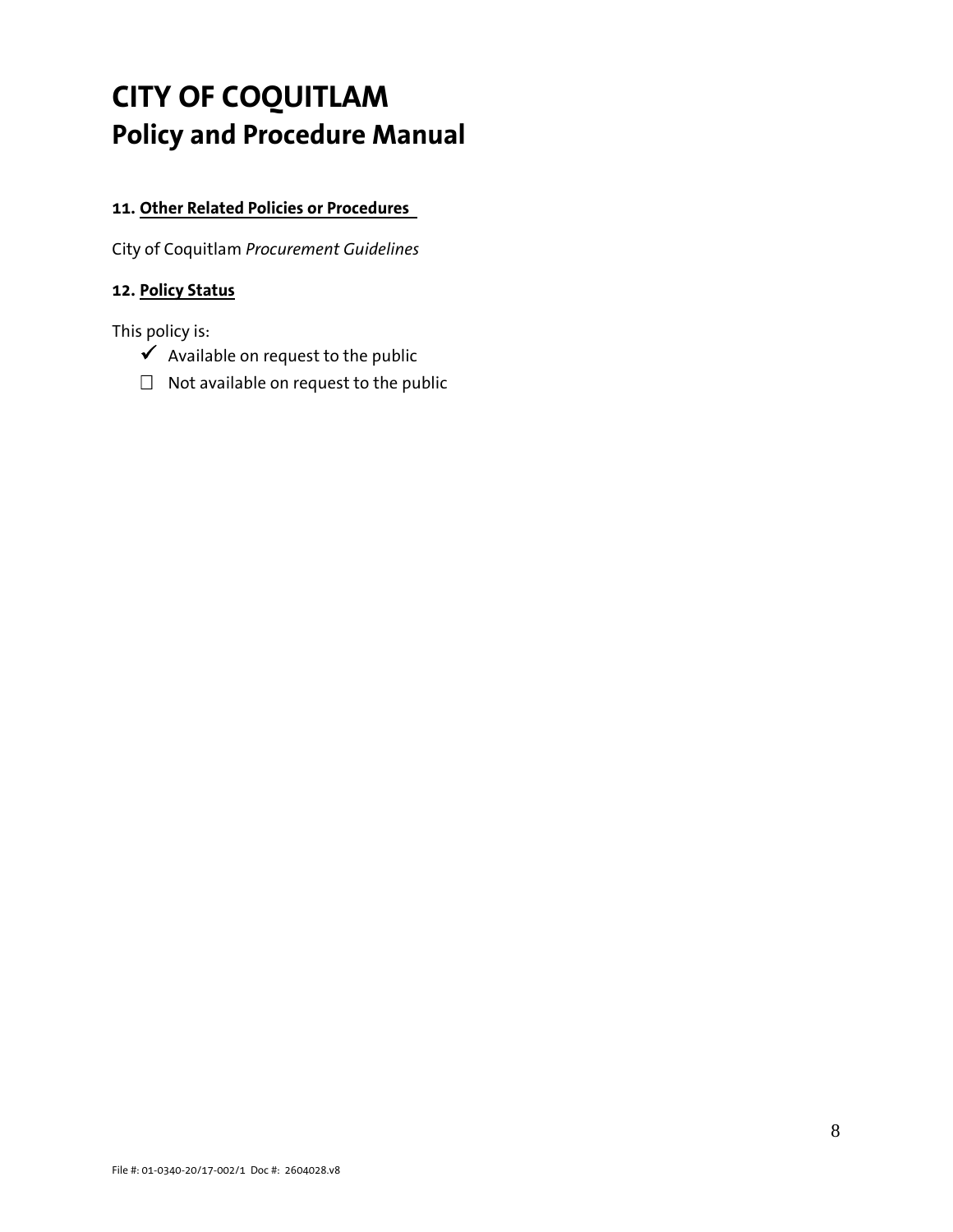

**Coquitlam Parks, Recreation & Culture Services Department** 

**Unsolicited P3 Proposals Policy** 



7. Proposer to submit Formal Business Proposal OR Initiation of a public procurement process

**Formal Business Proposals submitted** in response to Challenge Process (public procurement process) must contain the information specified in Appendix 3

#### The terms of a Partnering Agreement

must guarantee the public interest and all necessary controls over quality, costs, responsibilities and risks.



File #: 01-0340-20/17-002/1 Doc #: 2604028.v8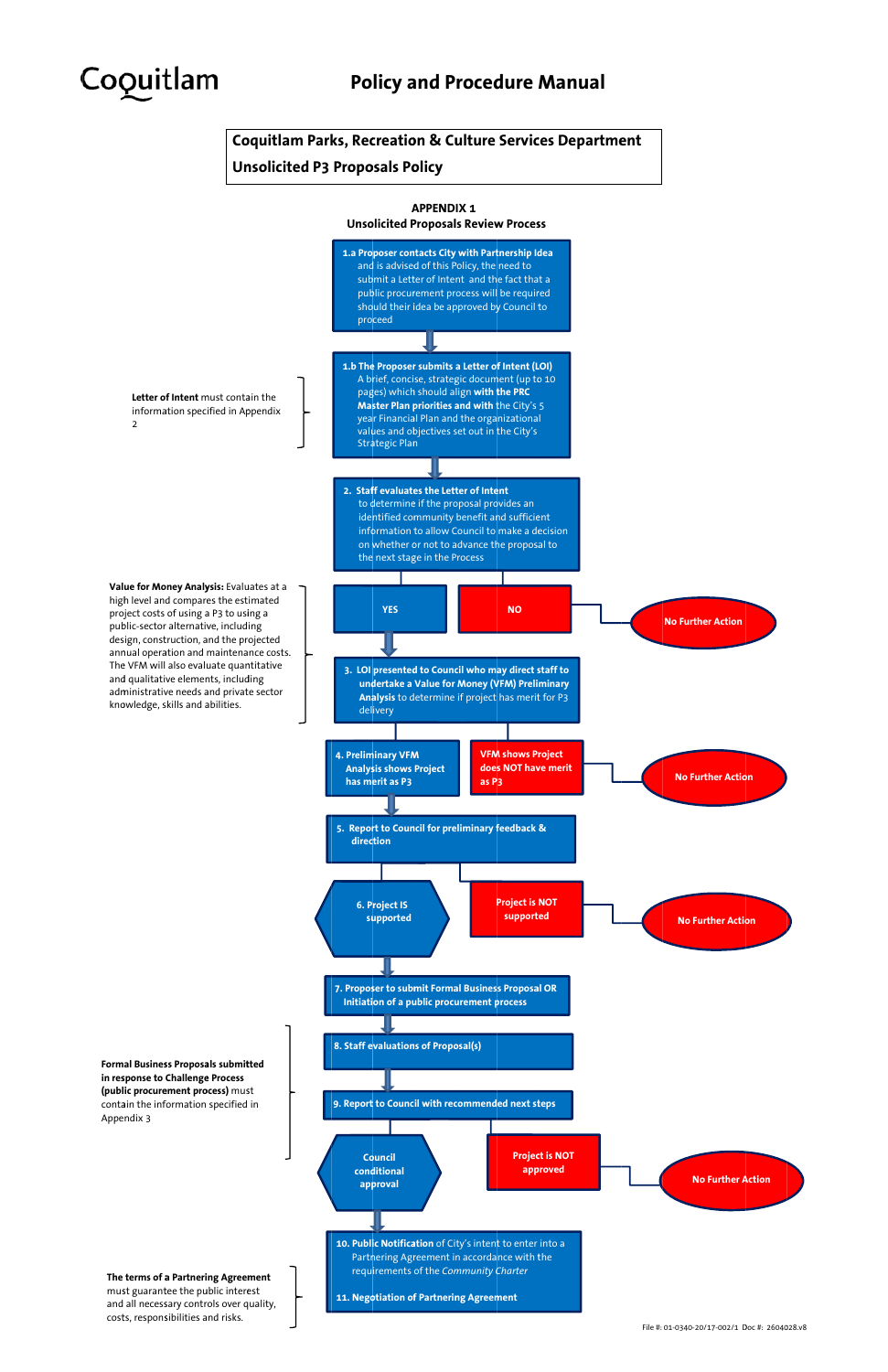# Coquitlam

**Coquitlam Parks, Recreation & Culture Services Department** 

**Unsolicited P3 Proposals Policy** 

### **APPENDIX 2** Letter of Intent - Required Information

The Proposer must submit for the City's review a Letter of Intent (LOI) not exceeding ten (10) pages and including the following information:

- $\Box$  Legal Name and Address of the Proposer(s)
- $\Box$  Organizational status (i.e. commercial, non-profit, public)
- $\Box$  Management Framework (i.e. Shareholders, Board of Directors, staff, key personnel, etc.)
- $\Box$  A statement regarding the Proposer's qualifications to successfully carry out the project
- $\Box$  Proposer's mission/mandate and objectives
- $\Box$  High-level details regarding the proposed facility construction project and/or service, rationale for the P3 arrangement and identification of how the project resolves a capacity issue and/or serves a currently unmet community need, and aligns with the goals and objectives set out in the City Strategic and Financial Plans, and PRC Master Plan.
- $\Box$  A preliminary sketch or plan showing the size and layout of the proposed facility (if applicable)
- $\Box$  A description of both the benefits and impacts to the City and community
- $\Box$  The proposed uses and the target market of the facility, including individuals, rental groups, and clubs, as well as any anticipated businesses, tenants or sub-leases
- $\Box$  The hours of operation and public access
- $\Box$  A preliminary business plan including an overview of the proposed business model, the estimated operating costs, expected attendance, proposed fees and expected revenues, and the contribution being requested from the City (i.e. land, cash, in-kind services)
- $\Box$  Expectations regarding the roles and responsibilities of both partners (some of which may be covered through the provision of other information required as part of the LOI)
- $\Box$  Expectations regarding the operation and maintenance of the facility
- $\Box$  A high-level risk assessment and identification of how risks would be allocated and managed
- $\Box$  Projected time period for the life of the P3 arrangement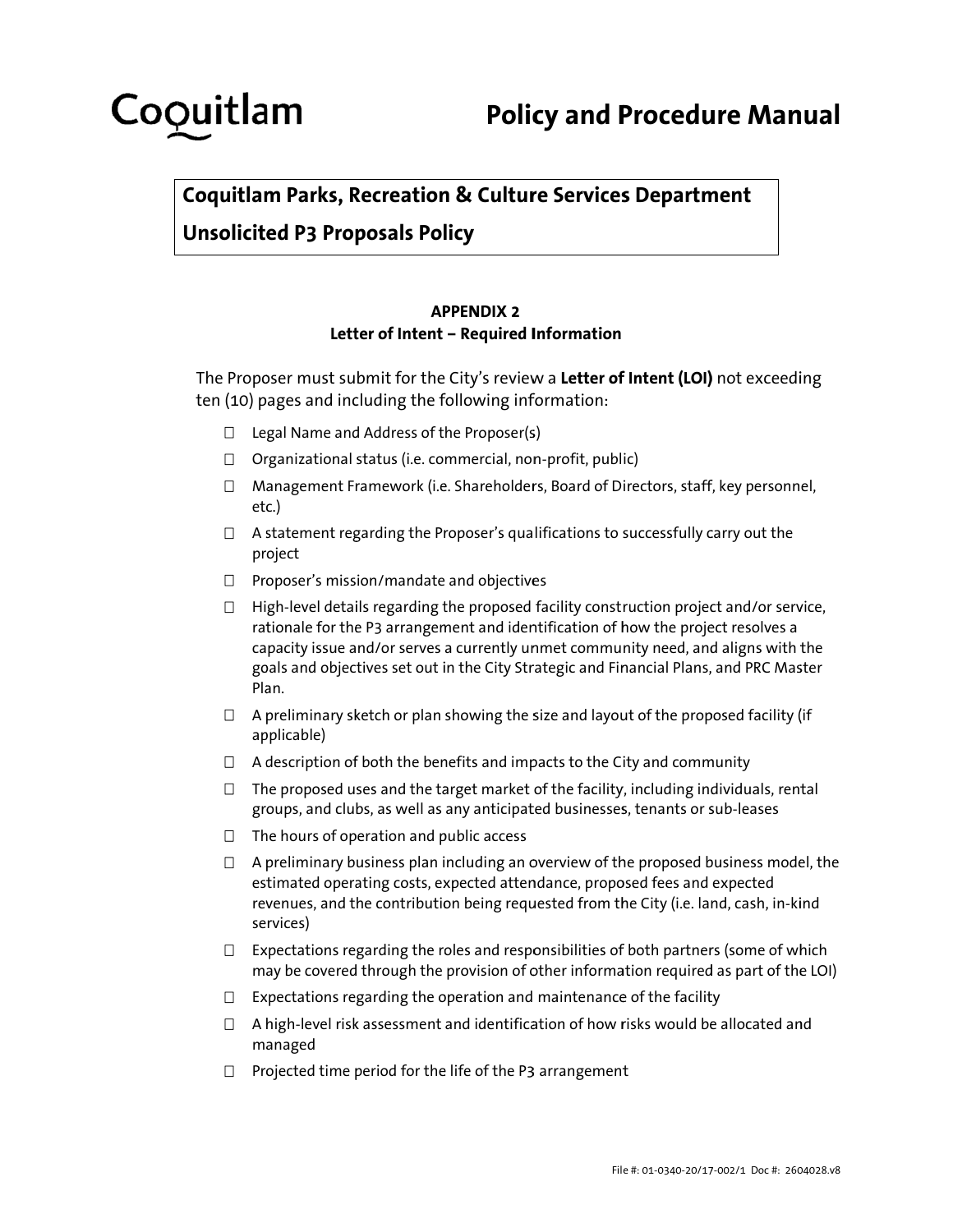### **Coquitlam Parks, Recreation & Culture Services Department**

### **Unsolicited P3 Proposals Policy**

#### **APPENDIX 3**

#### **Formal Business Proposal – Required Information**

Should Council provide preliminary support for an unsolicited P3 project proposal, the Proposer must then submit a **Formal Business Proposal (FBP)**, which must include the following information:

- $\Box$  Legal Name and Address of the Proposer(s)
- $\Box$  Organizational status (i.e. commercial, non-profit, public) and Management Framework (i.e. Shareholders, Board of Directors, Staff, key personnel, etc.)
- A statement regarding the Proposer's **qualifications** to successfully carry out the Project, including:
	- information evidencing the Proposer's thorough understanding of the complexities of the project
	- management and operational expertise sufficient to complete the project in a timely and professional manner and/or deliver services to the community
	- any relevant experience carrying out projects and/or delivering services of a similar nature
- A **market and competitive analysis** supporting the revenue assumptions and economic viability of the proposed project, including forecasts of supply and demand
- $\Box$  For Proposals that involve an improvement to real property or an existing facility, a **design and construction plan**, including:
	- identification of the location(s) of the facility(ies) and services
	- identification of any regulatory requirements related to land use, OCP or zoning
	- a conceptual design including, at a minimum, the following:
		- (a) Conceptual renderings from which the City can deduce the nature and general character of the improvement and its relationship to the subject property and surrounding improvements
		- (b) A conceptual site plan encompassing the subject property and portions contiguous from which the City can deduce the landscaping and urban design concepts of the improvement, major pedestrian entrances and proposed outdoor areas, and a circulation plan (for walking, cycling and motor vehicles)
		- (c) A preliminary facility program describing the improvement's mix of uses, estimating square footage for each use and addressing the likely parking needs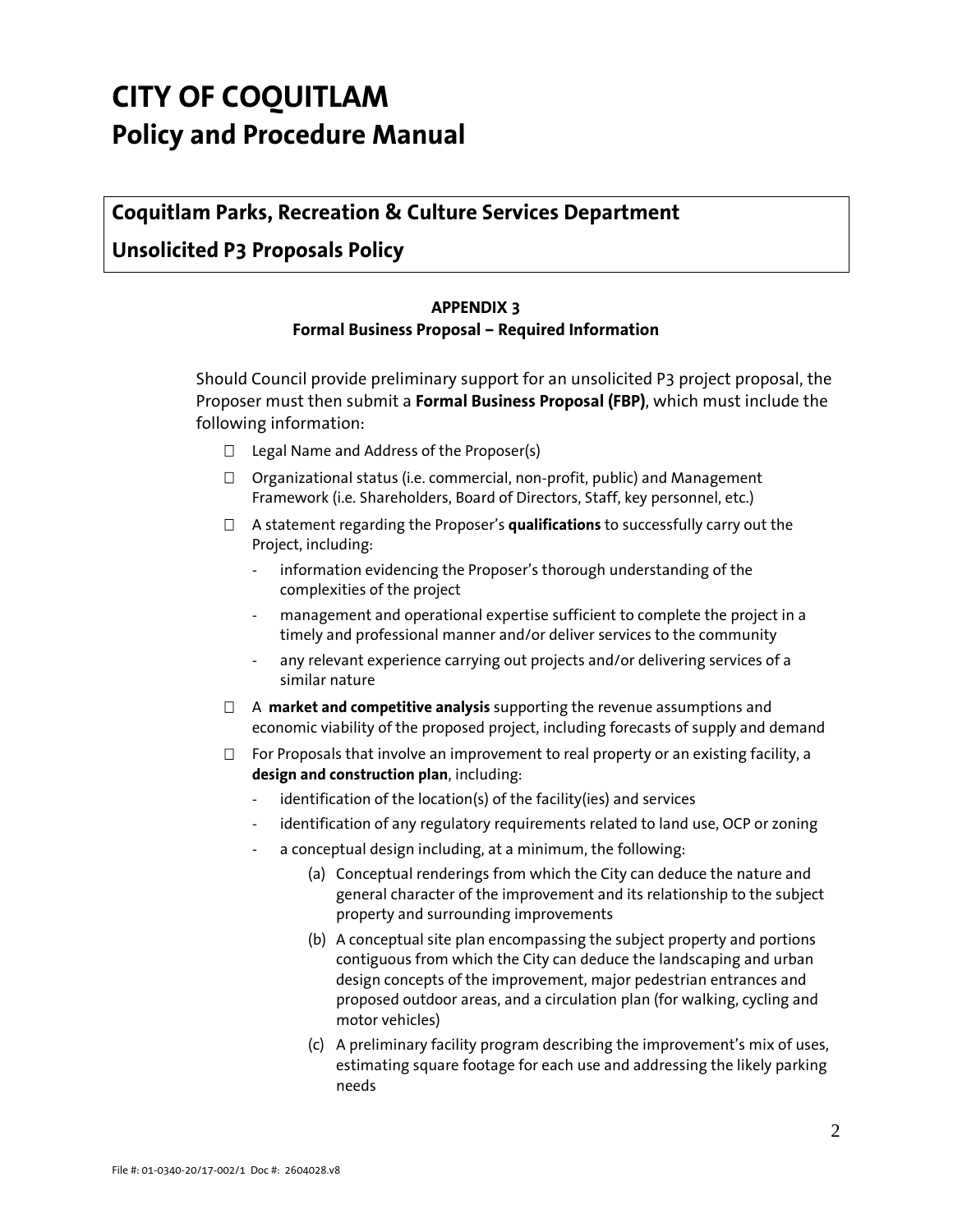- (d) Preliminary exterior building elevations illustrating massing, openings and related building elements
- a Project Schedule identifying all stages of the project development from design to completion
- permit requirements
- power requirements

#### A **management plan**, including:

- operations
- maintenance
- compliance with existing regulations
- staffing
- training of staff
- accounting, reporting and auditing procedures
- proposed relationship with local government staff

#### A **business plan**, including:

- partnership structure
- duration of the proposed partnership
- ownership of assets during and after the partnership term
- any terms of payment
- maintenance costs
- reserves that need to be kept by the private or non-profit partner (e.g. maintenance reserve)
- risk management, including that of force majeure
- risk transfer from the local government to the private sector partner
- A **financial plan**, including:
	- detailed cost schedule related to design and construction plan (if applicable)
	- financial structure
	- sources of funding
	- expectation of resources from the municipal government (e.g. land, cash, in-kind services, facility operations)
	- how any improvements, upgrades and modifications will be financed
	- pro forma financial statements
	- for infrastructure or service delivery partnerships where user fees will be a source of revenue, a detailed year-by-year description of future user fees
	- definition of an "acceptable rate of return"
	- expected return to the proposed private or non-profit sector partner
	- letters not more than ninety days old from authorized representatives of regulated financial institutions evidencing the existence of liquid assets or suitable